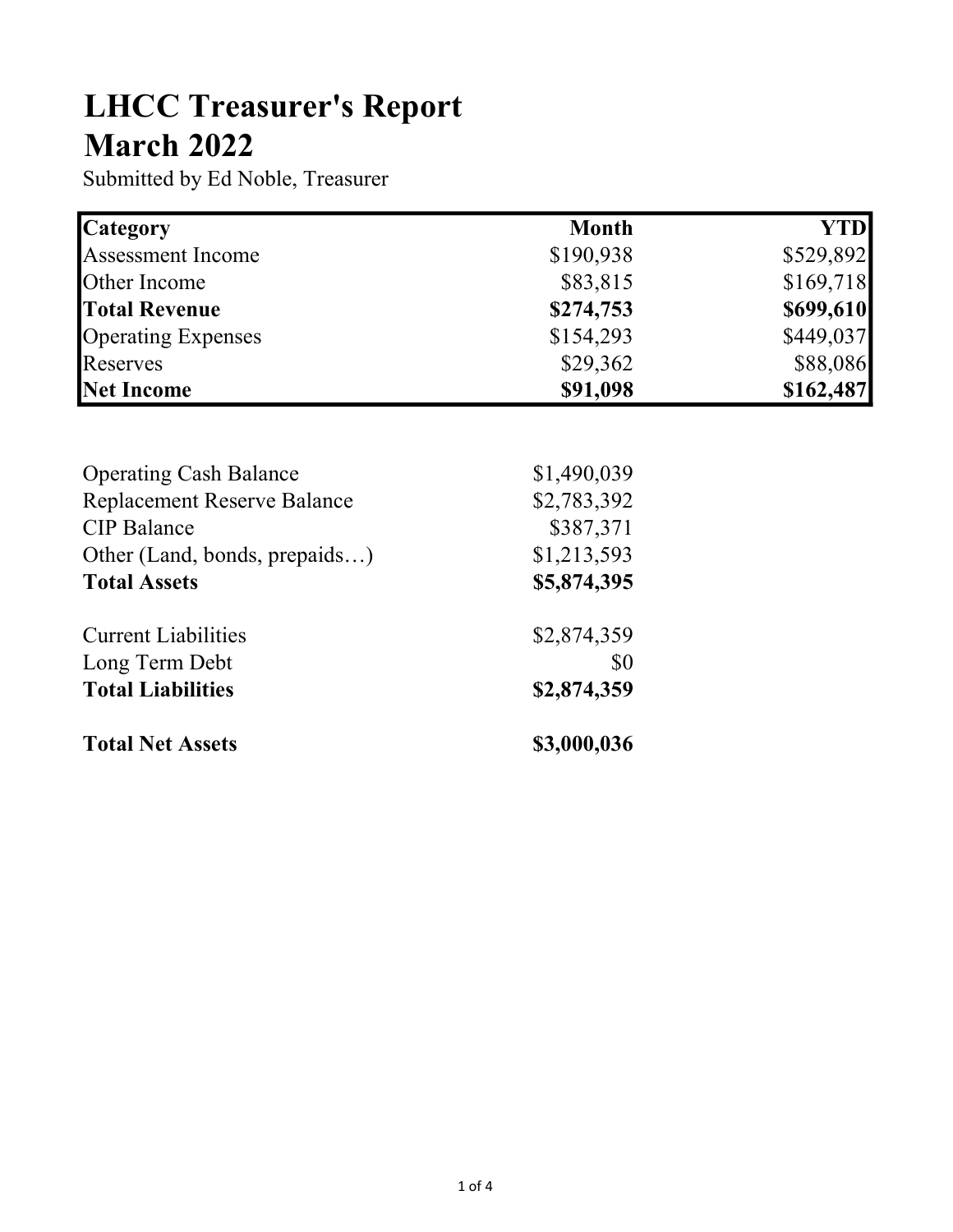## CASH BASIS REVENUE

| <b>HYBRID ACCRUAL BASIS EXPENSES</b>             | March 2022    |               |            |
|--------------------------------------------------|---------------|---------------|------------|
|                                                  | <b>Actual</b> | <b>Budget</b> | Variance   |
| <b>Income (Cash Basis)</b>                       |               |               |            |
| 4000 · Assessment Revenue (Cash Basis)           |               |               |            |
| Total 4000 · Assessment Revenue                  | 190,938.03    | 160,440.34    | 30,497.69  |
| Total 4300 · Other Income                        | 83,815.08     | 57,054.18     | 26,760.90  |
| <b>Total Income (Cash Basis)</b>                 | 274,753.11    | 217,494.52    | 57,258.59  |
| <b>Expense</b>                                   |               |               |            |
| Total 5000 · Administrative Expenses             | 12,564.22     | 15,750.01     | 3,185.79   |
| Total 5100 · Personnel                           | 68,616.33     | 75,710.90     | 7,094.57   |
| Total 5200 · Taxes & Licenses                    |               | 500.00        | 500.00     |
| Total 5800 · Committee Expenses                  | 1,426.43      | 366.67        | (1,059.76) |
| Total 5900 · Utilities                           | 7,119.88      | 6,791.67      | (328.21)   |
| Total 6000 · Annual Contracts                    | 38,712.52     | 45,920.84     | 7,208.32   |
| Total 6100 · As Needed Contracts & Services      | 13,365.56     | 24,541.66     | 403,426.14 |
| Total $6200 \cdot$ Material & Supplies           | 4,092.21      | 15,199.99     | 11,107.78  |
| Total 7050 · Long Term Capital Assets            | 8,395.8       | 8,395.8       |            |
| Total 6900 · Other Expenses                      |               |               |            |
| <b>Total General Fund Expenses</b>               | 154,292.98    | 193,177.57    | 431,134.63 |
| <b>Replacement Reserve Contributions</b>         | 29,362.17     | 29,362.17     |            |
| <b>Total Transfers to Reserve/Loan Repayment</b> | 29,362.17     | 29,362.17     | ÷          |
| <b>General Fund - Net Income (Loss)</b>          | 91,097.96     | (5,045.22)    | 488,393.22 |
|                                                  |               |               |            |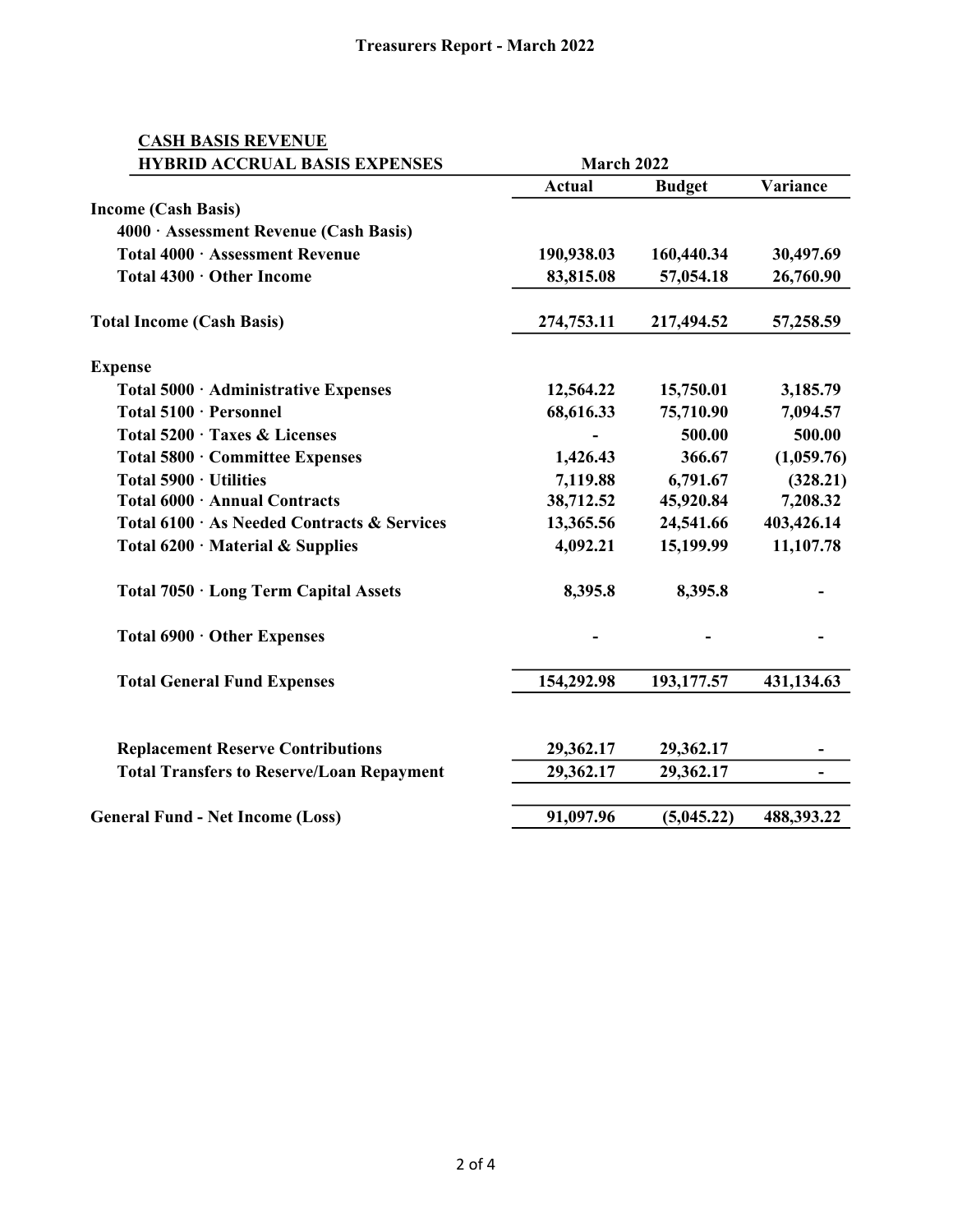## CASH BASIS REVENUE

| <b>HYBRID ACCRUAL BASIS EXPENSES</b>             | 2022 YTD Totals |               |            |
|--------------------------------------------------|-----------------|---------------|------------|
|                                                  | <b>Actual</b>   | <b>Budget</b> | Variance   |
| <b>Income (Cash Basis)</b>                       |                 |               |            |
| 4000 · Assessment Revenue (Cash Basis)           |                 |               |            |
| Total 4000 · Assessment Revenue                  | 529,892.08      | 481,321.02    | 48,571.06  |
| Total 4300 · Other Income                        | 169,718.04      | 138,712.54    | 31,005.50  |
| <b>Total Income (Cash Basis)</b>                 | 699,610.12      | 620,033.56    | 79,576.56  |
| <b>Expense</b>                                   |                 |               |            |
| Total 5000 · Administrative Expenses             | 35,280.63       | 47,250.03     | 11,969.40  |
| Total 5100 · Personnel                           | 151,779.74      | 179,686.54    | 27,906.80  |
| Total 5200 · Taxes & Licenses                    | 45.54           | 1,500.00      | 1,454.46   |
| Total 5800 · Committee Expenses                  | 4,278.00        | 1,200.01      | (3,077.99) |
| Total $5900 \cdot$ Utilities                     | 21,499.43       | 21,275.01     | (224.42)   |
| Total 6000 · Annual Contracts                    | 114,793.03      | 138,837.52    | 24,044.49  |
| Total 6100 · As Needed Contracts & Services      | 28,101.33       | 61,374.98     | 33,273.65  |
| Total $6200 \cdot$ Material & Supplies           | 18,071.83       | 47,574.97     | 29,503.14  |
| Total 7050 · Long Term Capital Assets            | 75,187.49       | 75,187.49     |            |
| Total 6900 · Other Expenses                      |                 |               |            |
| <b>Total General Fund Expenses</b>               | 449,037.02      | 573,886.55    | 124,849.53 |
| <b>Replacement Reserve Contributions</b>         | 88,086.51       | 88,086.51     |            |
| <b>Total Transfers to Reserve/Loan Repayment</b> | 88,086.51       | 88,086.51     | ٠.         |
|                                                  |                 |               |            |
| <b>General Fund - Net Income (Loss)</b>          | 162,486.59      | (41, 939.50)  | 204,426.09 |